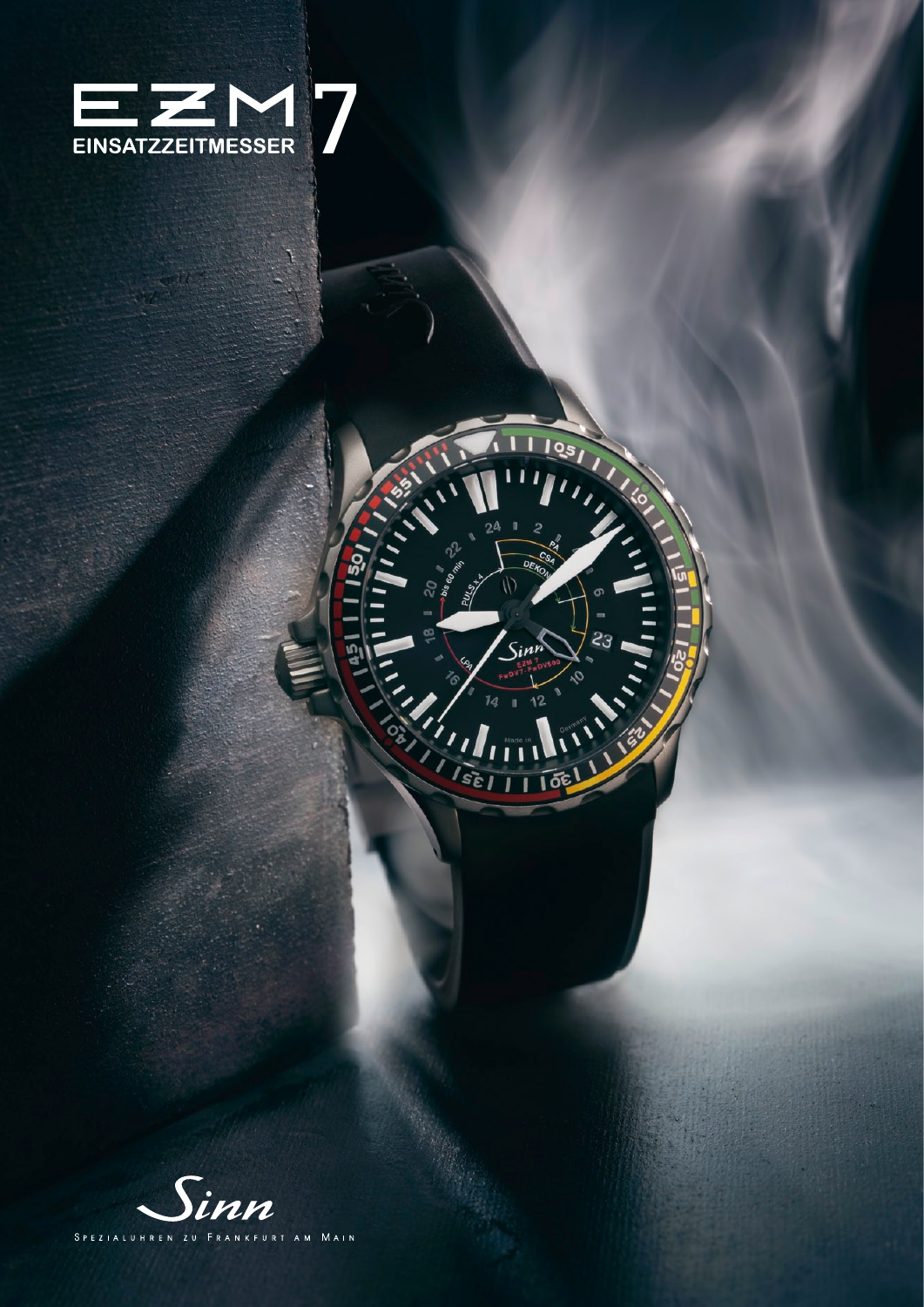

Perfect coordination is called for the moment an emergency call is received by the fire brigade control centre. Regardless of whether a residential building is on fire, dangerous chemicals have escaped or there has been an accident involving a hazardous goods transporter — the fire brigade and rescue service teams are on the scene immediately. All the rescue coordinators now need a clear overview of where they are in the rescue schedule. SINN Spezialuhren provides a mission timer with bezel to time all the key operation times at the turn of a ring: the EZM 7 (Einsatzzeitmesser = Mission Timer).

## The MISSION TIMER 7 – developed for the fire brigade.

A fire-fighter weighed down with heavy equipment and breathing apparatus, feeling his way through an unfamiliar building while confronted with smoke and flammable gases, needs to concentrate 100% on the task at hand: getting people out of harm's way, extinguishing the fire and preventing the spread of dangerous substances. Fire-fighters are very often tested to their physical limits. Which makes it all the more important for the rescue coordinators to know exactly how long the individual teams have been in the building and which

times should not be exceeded. There are strict breathing protection monitoring regulations. Each additional minute in the rescue zone can put lives at risk. Because the teams are at their physical limits when they pull back out.

With the professional support of fire chief Tomás Stanke we have developed a mission timer designed to make reading all the main operation times stipulated in the German fire service manuals (Feuerwehr-Dienstvorschrift) FwDV 7 and FwDV 500 as simple as possible. Featuring a clear

set of safety symbols and the precision for which our specialist watches have long been renowned. From the maker of genuine pilot's watches and certified diver's watches made from top quality German submarine steel: in situations where your own safety can depend on the reliability of your mechanical watch, the EZM 7 passes the acid test every time. Featuring innovative technologies which help ensure impressive levels of accuracy and reliability even under the most severe conditions.



Every single action counts during a fire brigade call-out. When compressed air breathing apparatus is used, operations need to be carefully timed by the operation chiefs to ensure their teams' safety.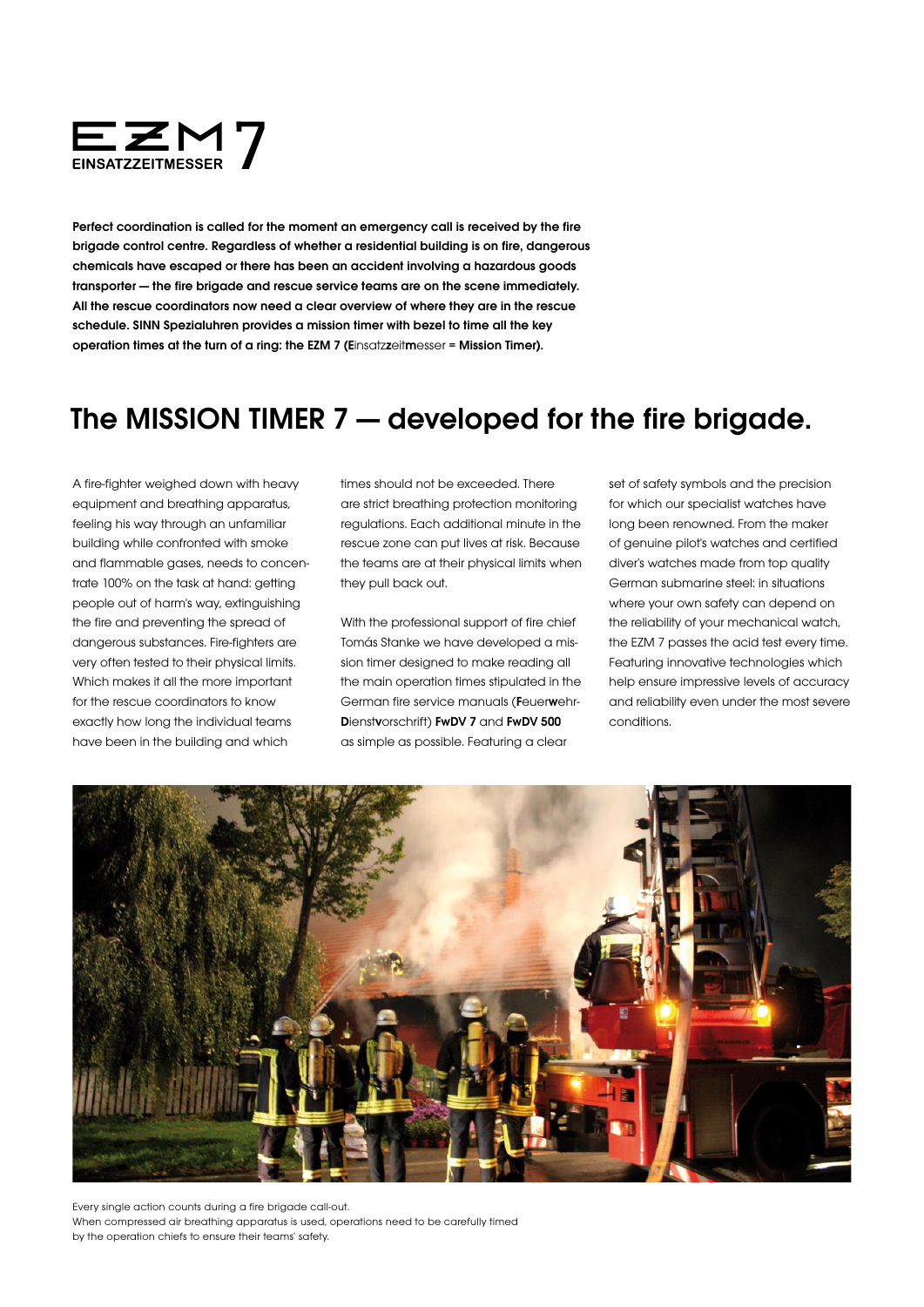

The Mission Timer EZM 7 combines clear safety symbols with characteristic SINN precision.

## The key operation times at-a-glance.



The schematic representation of the main time phases for breathing protection and NBC rescue operations permits times to be read off at a glance. The increasing risks faced by fire brigades in recent years have given rise to enhanced technologies and resulted in stricter regulations. Physiological limits and the times stipulated in Service Manual FwDV 7 and FwDV 500 issued by the German fire service are used as the basis for the following maximum operation times:

Using CSA (protective suit): 20 min. Using PA (compressed air): 30 min. Using LPA (closed circuit): 60 min.

Checks should be made at 1/3 and 2/3 of the maximum operation time. The thirds are marked by points at 10, 20 and 40 on the bezel.

FwDV 500 states that the following times should not be exceeded for NBC operations: Standard decontamination (Decon level II) must be available for use **after 15 minutes.** 





The colour-coded bezel of the EZM 7 corresponds to the pictogram on the dial, allowing the wearer to set and read off the key operation times in no time.

## Colour-coded bezel for breathing protection and NBC rescue operations

We enlisted the services of Chief Fire Inspector Tomás Stanke to help us design the colour-coded bezel and the pictogram on the dial. The scales are based on the traffic light colours green, yellow and red and help to provide a clear overview of the total durations in the first hour of the rescue, the so-called "chaos phase". They also show colour-coded rescue times for operations involving protection suits, CSA, PA, Dekon II and LPA.

The zero point of the bezel is set to the minute hand (zero position) at the start of the rescue time to be measured. It can now immediately apparent when a team needs to be relieved, e.g. after 20 minutes in a protective suit CSA (green/yellow), after 30 minutes using PA (yellow) and after max. 60 minutes using LPA (red). Clear overview: the control points at 10, 20 and 40 minutes for the thirds checks for PA and LPA operations. In NBC rescue operations, the time when Dekon II is operational can be also be read off the green scale.